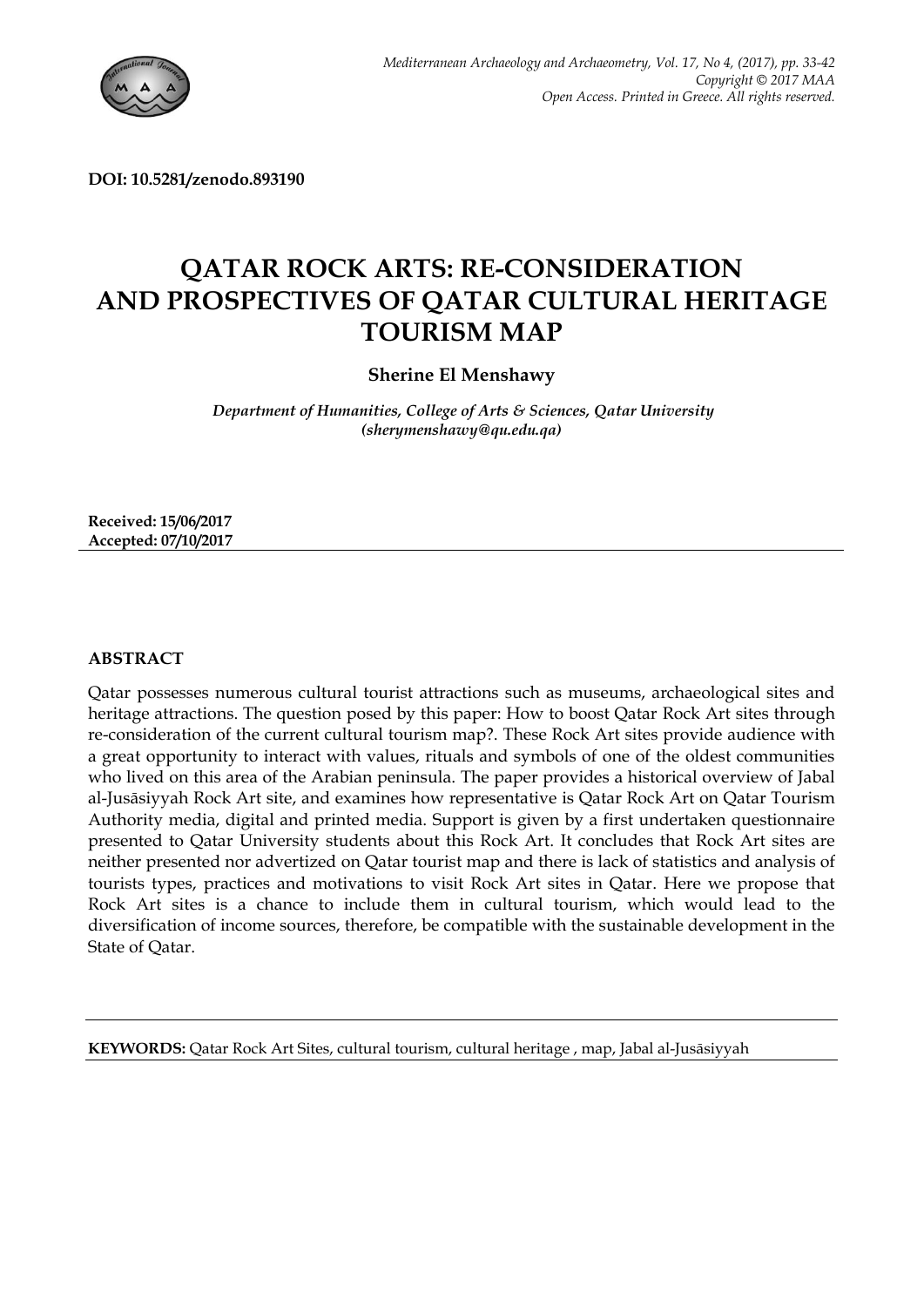### **1. INTRODUCTION**

Cultural tourism plays an important role as tourist destination in the international tourism market. It is a cultural and educational entertainment experience that combines tangible and intangible heritage as well as arts, literature and history. It is great attraction for all tourists, but it is essential distention for those who usually have a sense of exploration and who often wish to learn more about new cultural experiences and environments. This has made cultural tourism a great mean to promote identity and belonging, as well as a vehicle for social and cultural interaction, understanding and accepting of other cultures. It educates visitors and encourage them to visit historical sites and tourist areas and to get acquainted with the cultural heritage of the hosted country. It is also a profitable industry that supports local companies, including hotels, restaurants and local crafts, as well it provides more venues for job creations, hence, supporting both state and individuals economy (McKercher and Du Cros, 2002; Thomas et al 2017).

In 1963, the Economic and Social Council of the United Nations announced the first official acknowledgement of cultural tourism as "to support the concept of friendship and understanding among peoples", and in 1966 the UNESCO declared that "cultural tourism contributes to strengthening the peace process". In 1976 the first legislation of culture was adopted in Brussels, among its articles is "Respect of universal and natural cultural heritage which must take precedence over any other consideration". This legislation was revised in 1988, urging tourists to "respect the heritage and environment of each community" (Kamel, 1975).

The success of UNESCO's world cultural heritage list in identifying and promoting unique cultural heritage sites around the world is an evidence to the role, significance, and international appeal of cultural heritage of nations. For example, the World Heritage Committee of the United Nations Educational, Scientific and Cultural Organization (UNESCO) has listed Al-zubara archaeological site which was recently inscribed in 2013. (Al-Najjar et *al.*, 2011).

The State of Qatar has paid special attention to the tourism sector, so as to increase its role in boosting the national economy, accordingly the Qatar Tourism Authority was established in April 2000, to launch the country's tourism strategy to promote tourism for both internal as well as to external communities through comprehensive plans, policies, regulations, and stakeholder coordination mechanisms, bearing into consideration Qatar's culture and traditions. (QTA Annual Report, 2016/ https://www.visitqatar.qa/)<sup>1</sup> .

International cultural tourism interest in Rock Art sites has grown gradually since the 1980s, this is reflected in the efforts of many countries and international organizations to protect rock art sites through par example the UNESCO World Heritage list. Also, there has been a swift increase in the number of guests in numerous sites of Rock Art. (Sanz & Keenan, 2011).

Qatar possess large number of natural and culture attractions, but in particular this paper highlight the added culture and economic value of having Rock Art Sites on its tourist map. These Rock Art Sites provide rich chapter of the culture heritage of the Qatar Peninsula and the ingenuity of the people who carved them.

There are a number of Rock Art sites in Qatar, however, the present review paper will focus on Jabal al-Jusāsiyyah as an example of Rock Art.

# **2. A HISTORICAL OVERVIEW OF JABAL AL-JUSĀSIYYAH ROCK ART SITE**

The historical overview includes aspects of their geographical location, discovery of Jabal al-Jusāsiyyah Rock Art Site, raising Questions about Jabal al-Jusāsiyyah Rock Arts, archaeologists' views on Rock Art concepts, the dating of Jabal al-Jusāsiyyah Rock Art and linking Rock Arts to its environment and the social and economic lifestyles that shaped people's lives (Al-Kholaifi, 2000; Gillespie, 2006).

### *2.1 Discovery and Raising Questions about Jabal al-Jusāsiyyah Rock Arts*

It is located near shore on the northeast coast of Qatar Peninsula between Al-Hwailah and Fuwairat (Fig.1). (Al-Kholaifi, 2000).<sup>2</sup>

**.** 

<sup>1</sup> The United Nations World Tourism Organization report stated that Qatar is the only country in the Middle East that have been able to achieve steady growth over the past decade. We have seen a significant increase in the number of visitors to Qatar, where they reached 2.93 million in 2015, which means an increase of 3.7% compared to 2014". (QTA Annual Report, 2015/ [https://www.visitqatar.qa/\)](https://www.visitqatar.qa/). Qatar Tourism Authority works in parallel with the national strategy of tourism sector to draw attention to the State of Qatar as a global tourist destination to increase tourist numbers and visitors to 7 million by 2030. (QTA Annual Report, 2015/https://www.visitqatar.qa/ ).

<sup>2</sup> For Rock Art sites at Gulf countries see (Badawi, 1984); For Saudi Arabia (Haerinck, 1988); For Kuwait, Emirates see (De Ceuninck, 1988); For Oman and Bahrain see (Clarke, 1975; Wood, 1989).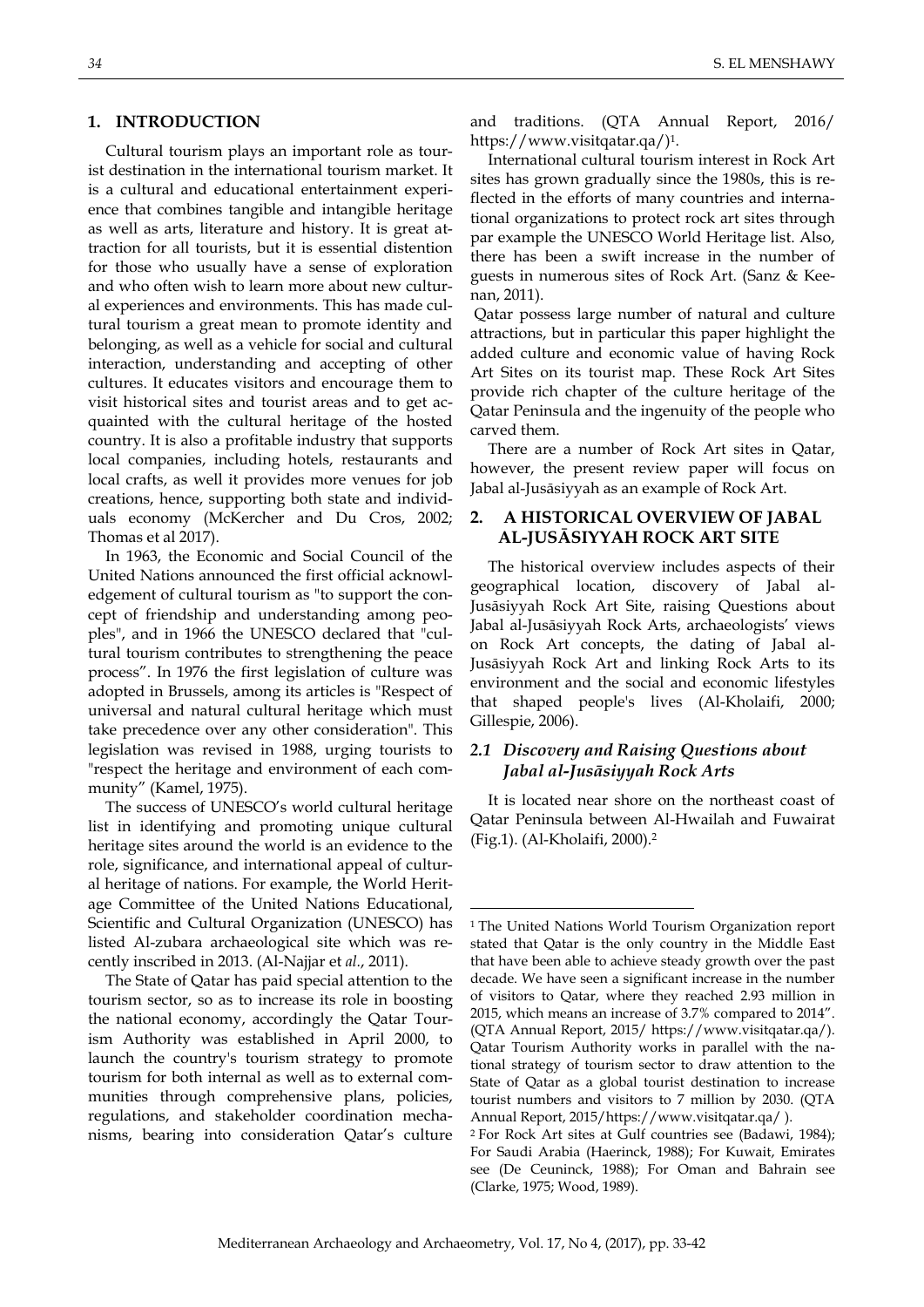

*Figure 1. Map of Jabal al-Jusāsiyyah Rock Art Site and Rock Art Sites in Qatar (after Pelling, 2014)*

The site was first discovered by the Danish team headed by Peter Glob in 1956 (Glob, 1956; Glob, 1957), it was then studied by Geoffrey Bibby in 1964 (Bibby, 1964) and Beatrice De Cardi in 1973 (De Cardi, 1973; Badawi, 1982), then Hans Kapel in 1983 (Kapel, 1983; Gillespie, 2006) , who categorized the Rock Art at Jabal al-Jusāsiyyah site to the following categories: "ships bas-relief, ships line drawings, game boards in rows, game boards rosettes, figures resembling animals, foot-prints, symbols or signs, systems of connected holes and others" (Kapel, 1983; Nayeem, 1998). Whereas Nayeem applied newer standard categorization which compose of: "1. Human and animal representation, 2. Animal representation, 3. Boat representation; 4. Cup-Marks, 5. Large cavities, 6. Geometric designs, 7. Ancient script charachets/Tribal marks (Wasums), 8. Hand and foot prints" (Nayeem, 1998, 231).

The exceptional Rock Art at Jabal al-Jusāsiyyah that includes more than 900 Rock Art patterns draws

attention to think about its implications as art work worth of interpretation. It triggers questions concerning the aim of the engravings and also the theories raised around its carvings. What are these carved cups? What are these ships or those animals point to? What is this geometric design refer to? Does this round hollow shape imply a star?

There are patterns of Rock Art that resembles ships with oars (Fig.2a, b, c, d, e) or may be fish extending their fins, others illustrates crab (Fig.3) and animal representations as a donkey (Fig. 4) and an ibex (Fig.5). $3$  There are signs that might indicate a preliminary step towards writings while others may represent cup marks (Fig.6). (Al-Khulaifi, 2000).

**.** 

<sup>3</sup> In 1979 three sets of Rock Art composing the crab, donkey and an ibex were moved to Qatar National Museum where Nayeem did not mention its site of origin, however, Mohammed Jassim Al-Khulaifi mentioned that they came from Jabal al-Jusāsiyyah site (Nayeem, 1998).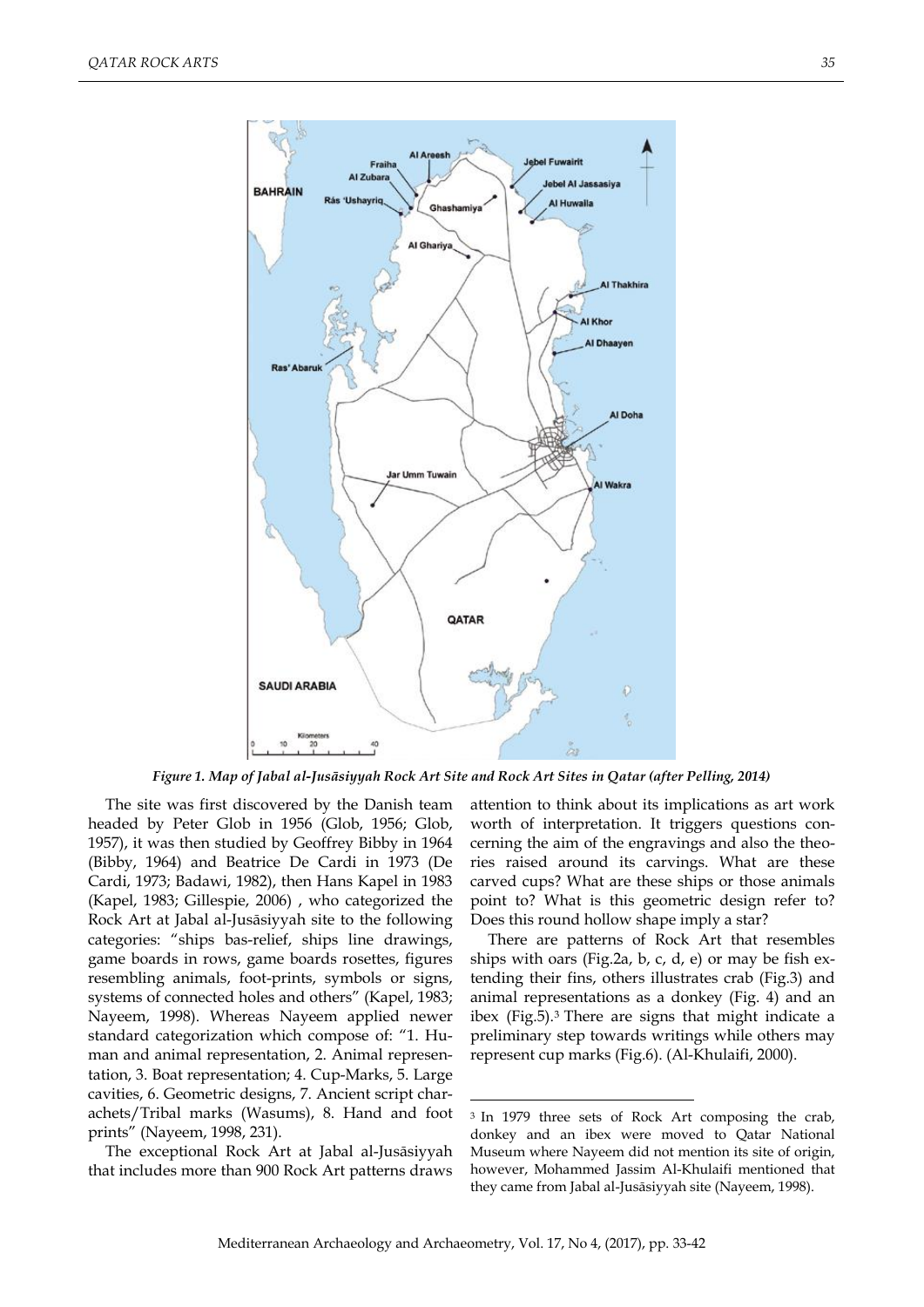a) Ships with oars (after Khulaifi, 2000)



b) a crab? (after Nayeem, 1998)



c) a donkey?



d) ibex (after Nayeem, 1998)



e) cupules (after Khulaifi, 2000) *Figure 2. representative designs at Jabal al-Jusāsiyyah Rock Art*

# *2.2 Archaeologists' Views on Rock Art Concepts*

Historically, the ancient inhabitants of Qatar have settled in many sites along the coast, requiring their populations to rely mostly on marine resources for survival, which has had an impact on economic lifestyles in order to survive. Some researchers debated

that the ancient fishermen, pearl divers or traders (Kapel, 1983) might have used their times while waiting on the coast for ships to draw models of boats (Facey, 1987), such as those used for fishing. Researchers also argued that these Rock Art, which represent symbolic shapes like cup marks arranged in two parallel rows (Badawy, 1984) may have represent an entertainment game called «Hallousha», which is practiced locally in order to entertain themselves during the waiting time. (Gillespie, 2006; Pelling, 2014). Others believe that these Rock Art may be an attempt to record astronomical or natural phenomena that represent astronomy or plants (Badawi, 1984). While others suggested that the circular shapes would reflect a primitive idea of ancient religious beliefs during this early historical period (Badawy, 1984). Nayeem (1998, 256) pointed out that the written signs are similar to the Thamudic and the Mesnad script (Fig. 7). He added that these signs may be associated with tribes in order to mark their possessed animals so that they distinguish them from other tribal animals (Nayeem, 1990; Khan, 1993).



*Figure 3. Written signs (after, Nayeem, 1998)*

### *2.3 Dating of Jabal al-Jusāsiyyah Rock Art*

Badawy (1984) suggested that engraving of these carvings would require bronze tools and that the use of this kind of metal was discovered during the second half of the third millennium BC. Whereas Kapel (1983, 3) suggested that "The diversity of these drawings and engravings with the varieties in their technique and the degree of drilling in them can lead us to argue that they have been engraved in several thousand years ago". The Danish expedition found sherds of pottery near Jabal al-Jusāsiyyah hills where they estimated their age between 1200 and 1800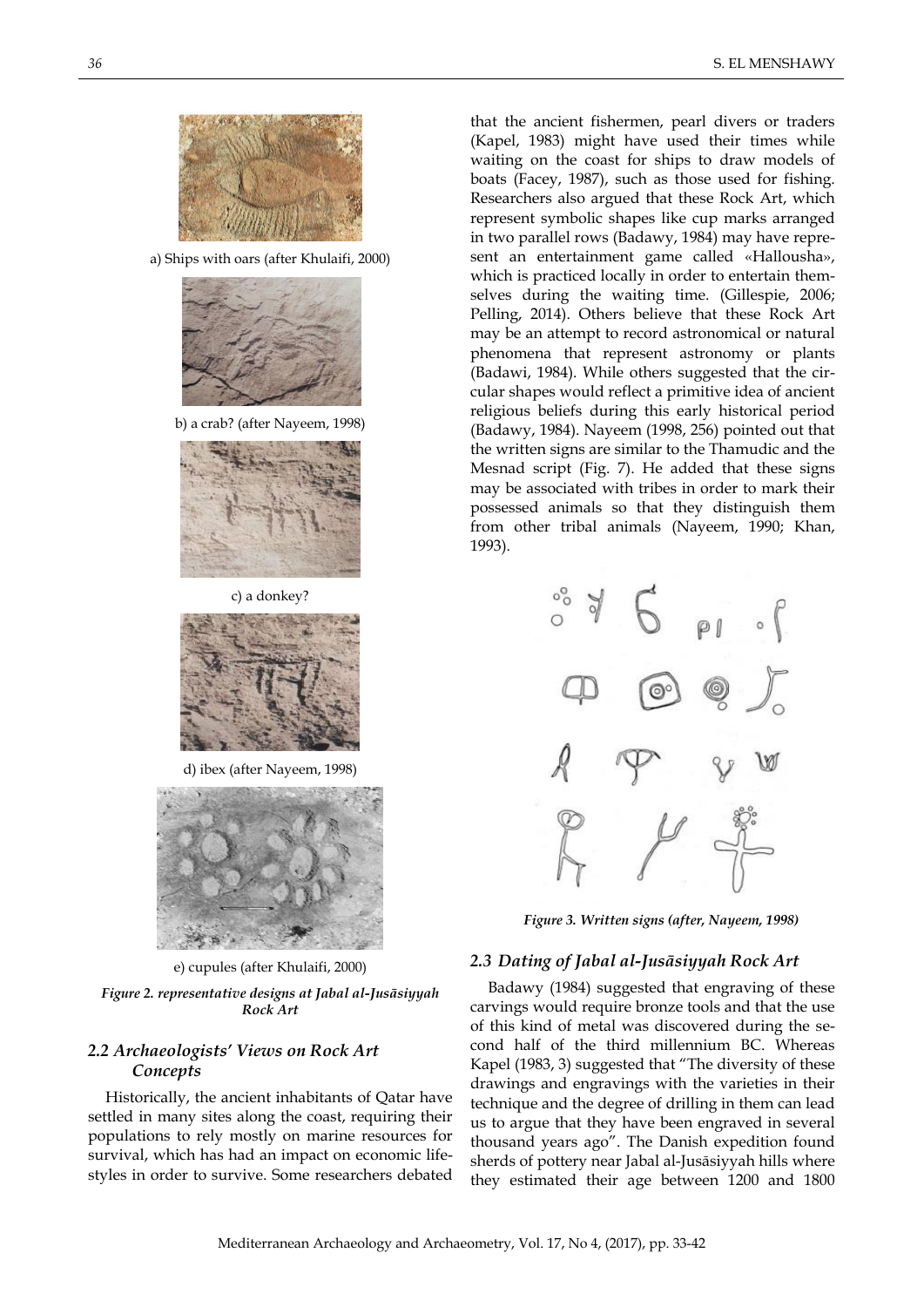years ago, accordingly they estimated the Rock Art at the site following the same the age. (Kapel, 1983). However, the difference in engravings and the degree of digging them may lead One suggest that they were engraved at different time periods and that they were not all engraved over a single period of time. A recent study published recently in QScience Connect (Hassiba et *al*, 2012) revealed that Jabal al-Jusāsiyyah Rock Art in Qatar is not ancient as it was previously thought.

A team of researchers applied radioactive carbon analysis techniques to the oxalate shell formed over the surface of the carvings since its formation. The cortex analysis allowed scientists to determine the minimum age and the maximum age for those configurations. The analysis was conducted on more than a dozen of different samples. The analysis concluded that the age of the samples was approximately 235 years, but this dating inheres severe uncertainties. However, more future research studies are needed to reveal the true age of these carvings (Liritzis et al. 2013).

There is no doubt that these rock arts highlight the lifestyles of people in the past and their customs and social and economic traditions under such harsh environmental conditions. It also reflects the artistic style of the people who carved it. Answering these questions will probably highlight the ancient Qatari human behaviour, which presumably could attract tourist to attempt to analytically understand Qatari history in the past. (El-Sheikh & Abdel-Fattah, 2002).

# **3. QATAR ROCK ART IN QATAR TOURISM AUTHORITY MEDIA & NATIONAL HERITAGE**

#### *3.1 Assess Qatar Tourism Authority*

Examining the official QTA site<sup>4</sup> show only one site with rock art mentioned briefly along other historical sites, the webpage display general photo of the site with the following information (Fig. 4): "Al Jassasiya rock carvings on the north east coast comprise a total of 874 carvings, known as "petroglyphs", the earliest thought to date from Neolithic times. Discovered in 1957, they consist of various designs and patterns such as cups in rows, rosettes, ships and foot marks".

-



*Figure 4. A ship like with oars and 14 adjacent cupules in arrow. A similar scene is published on QTA https://www.visitqatar.qa/ar/discover/culturaltreasures/historic-sites/al-jassasiya-rock-carvings.html (after Hassiba et al, 2012, fig. 10)*

Another web site administered by QTA Information require revisiting for example the Danish Team excavated the site in 1956, also there was a debate whether foot marks represent really foots or it is an arm with a hand at its end. (Glob, 1956; Nayeem, 1998). The information needs to be developed as well. Assessing QTA Website plans for One-Day Itinerary<sup>5</sup> and Three-Day Itinerary<sup>6</sup> shows no mention of visiting any of the Rock Art Sites in Qatar. At any rate the precise age is not knwn yet. The printed and digital media apparently underscore Rock Art Sites and this is an additional factor for their urgent attention (Anteel, 1980; Al-Rouby,1987 ; Lumisdon, 1997; Website<sup>7</sup>), in contract to Saudis Rock art sites that are included in the Unesco sites<sup>8</sup>.

# *3.2 Questionnaire Distributed to Qatar University Students and Analysis*

We have conveyed a questionnaire to Qatar University Students that has as follows in Table 1.

 $\overline{a}$ 

<sup>4</sup> https://www.visitqatar.qa/discover/cultural-treasures /historic-sites/al-jassasiya-rock-carvings.html.

<sup>5</sup> https://www.visitqatar.qa/ar/plan/itineraries/one-day -itinerary.html.

<sup>6</sup> https://www.visitqatar.qa/plan/itineraries/three-dayitinerary.html.

<sup>7</sup> https://scth.gov.sa/en/Antiquities-Museums/

InternationallyRegisteredSites/Pages/HailRockDrawings. aspx#4.

<sup>8</sup> https://scth.gov.sa/en/Antiquities-Museums/ Internationally RegisteredSites/Pages/HailRockDrawings.aspx#4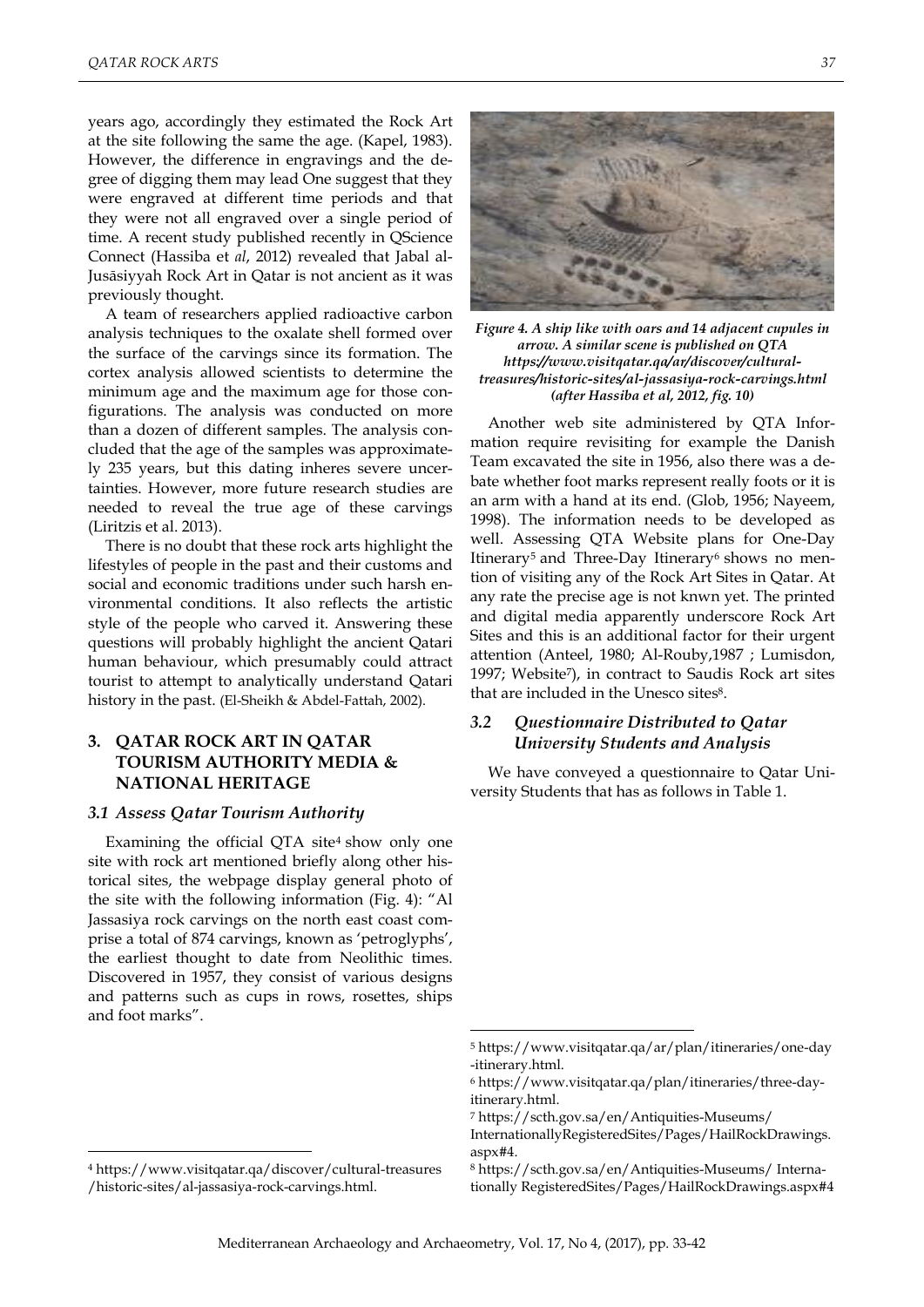| <b>TABLE 1 The Questionnaire</b> |                                                                           |                         |
|----------------------------------|---------------------------------------------------------------------------|-------------------------|
| $1 -$                            | Nationality                                                               | Qatari ()               |
|                                  |                                                                           | Non-Qatari()            |
| $2 -$                            | Have you visited any Rock Art sites in Qatar?                             |                         |
|                                  |                                                                           |                         |
|                                  |                                                                           | No()                    |
| $3-$                             | Have you been with your family or friends?                                | Family ()               |
|                                  |                                                                           | Friends ()              |
|                                  |                                                                           |                         |
| 4-                               | What was your motivation for the visit?                                   | For cultural tourism () |
|                                  |                                                                           | Other reason (s) please |
|                                  |                                                                           |                         |
|                                  |                                                                           |                         |
| $5-$                             | Are you aware that there are Rock Art sites in                            | Yes()                   |
|                                  | Qatar?                                                                    | From what source please |
|                                  |                                                                           |                         |
|                                  |                                                                           | No()                    |
| $6-$                             | Do you have more information you would like to<br>mention?                |                         |
| $7-$                             | "Imagine that you have been invited to visit a Rock<br>Art site in Qatar" |                         |
|                                  |                                                                           |                         |
|                                  | What is the information that you would<br>a.                              |                         |
|                                  | like to know about this site?                                             |                         |
|                                  |                                                                           |                         |
|                                  | b. What are other facilities that you might                               |                         |
|                                  | need that makes you enjoy Rock Art tour-<br>ism?                          | $h_{-}$                 |
|                                  |                                                                           |                         |
|                                  |                                                                           |                         |
|                                  |                                                                           |                         |
|                                  |                                                                           |                         |
|                                  |                                                                           |                         |

The questionnaire was conducted on a sample of 236 Qatar University students (male and female) age between 19-23 years of whom 195 were Qatari and 41 were non-Qatari. Only 23 Qatari students mentioned that they visited Jabal al-Jusāsiyyah Rock Art site with their parents for the purpose of cultural tourism. Surprisingly, 18 students mentioned that

they visited the Rock Art site called Al-zubarah indicating that they were not aware of the differences between the two sites. Therefore, this category was included with those who did not visit the Rock Art sites. Thus, the actual number of students (male and female) who did not visit Rock Art sites is 213 students as shown from the following chart (Fig.5).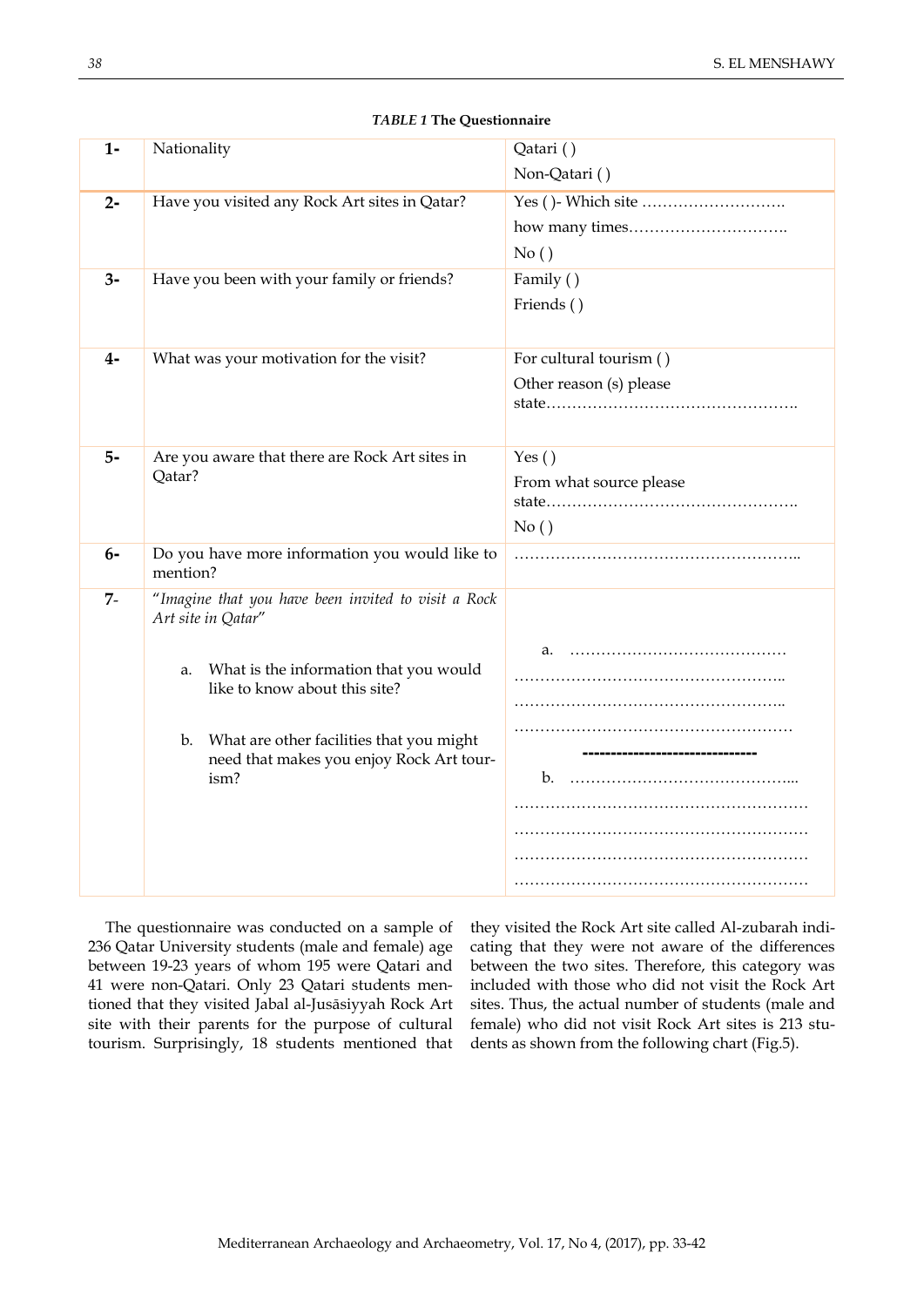

*Figure. 5 Distribution of sample population of the questionnaire*

Regarding the question about their awareness of Rock Art Sites in Qatar: 28 students mentioned that they previously knew about those sites, where 23 of them have already visited Jabal al-Jusāsiyyah Rock Art Site besides 5 students who declared that they knew about those from other media sources such as: Al Rayyan Channel, Qatar Museums Authority and the Internet various Websites.

For any question asked if they have any additional information, some of them stated that: "*They were astonished to know that there are Rock Art Sites in Qatar where they have not been informed about them or visited those sites while they were in schools or University*".

Regarding the question of what are the information that they would like to know about Rock Art Sites in Qatar they inquired about the following: "When have these Rock Art Sites were discovered? Who carved them? To what civilization these sites are attributed? What was the purpose of carving those patterns on the rocks? How did they engraved it? Who were the inhabitants of these sites? What were there carriers? What were their religion? Did they wrote any information about themselves? What are the difficulties facing researchers while studying the Rock Art in Qatar? How can we preserve them and utilize them in future?

Regarding the question about the appropriate amenities to make the tourists and visitors enjoy the Rock Art tourism see Appendix.

#### **4. CONCLUSION**

This research concluded that the Qatari Rock Art Sites are not well presented neither properly managed on Qatar tourist map, which requires developing plans associated with Rock Art Sites to maintain the social and economic needs of short -and medium- term, addressed by the tourism development

(Clottes, 2005), a similar need that applies to other countries with Rock Art sites (Smith, Helskog & Morris, 2012). There is lack of statistics**<sup>9</sup>** and analysis of tourists types, practices and motivations to visit Rock Art sites in Qatar, where this information can then be used in the development of sustainable Rock Art cultural tourism.

**.** 

<sup>9</sup> When inquired about Qatari cultural tourism statistics and Rock Art tourists numbers from QTA, QTA directed me to contact Mr. Faisal Abdulla Al-Naimi, Director of Archaeology, QM, who stated that: "There is no statistics of the actual number of visitors to the Rock Art sites and requests for visiting Jabal al-Jusāsiyyah Rock Art site is from educational destination by three schools per year. There is a request to visit the site from researchers ranging from 4 to 5 per year for the purpose of studying. There is also a monthly request from a group of tourists ranging from 9-20 tourists visiting the site through the tourist offices". (Communication 24th of April 2017).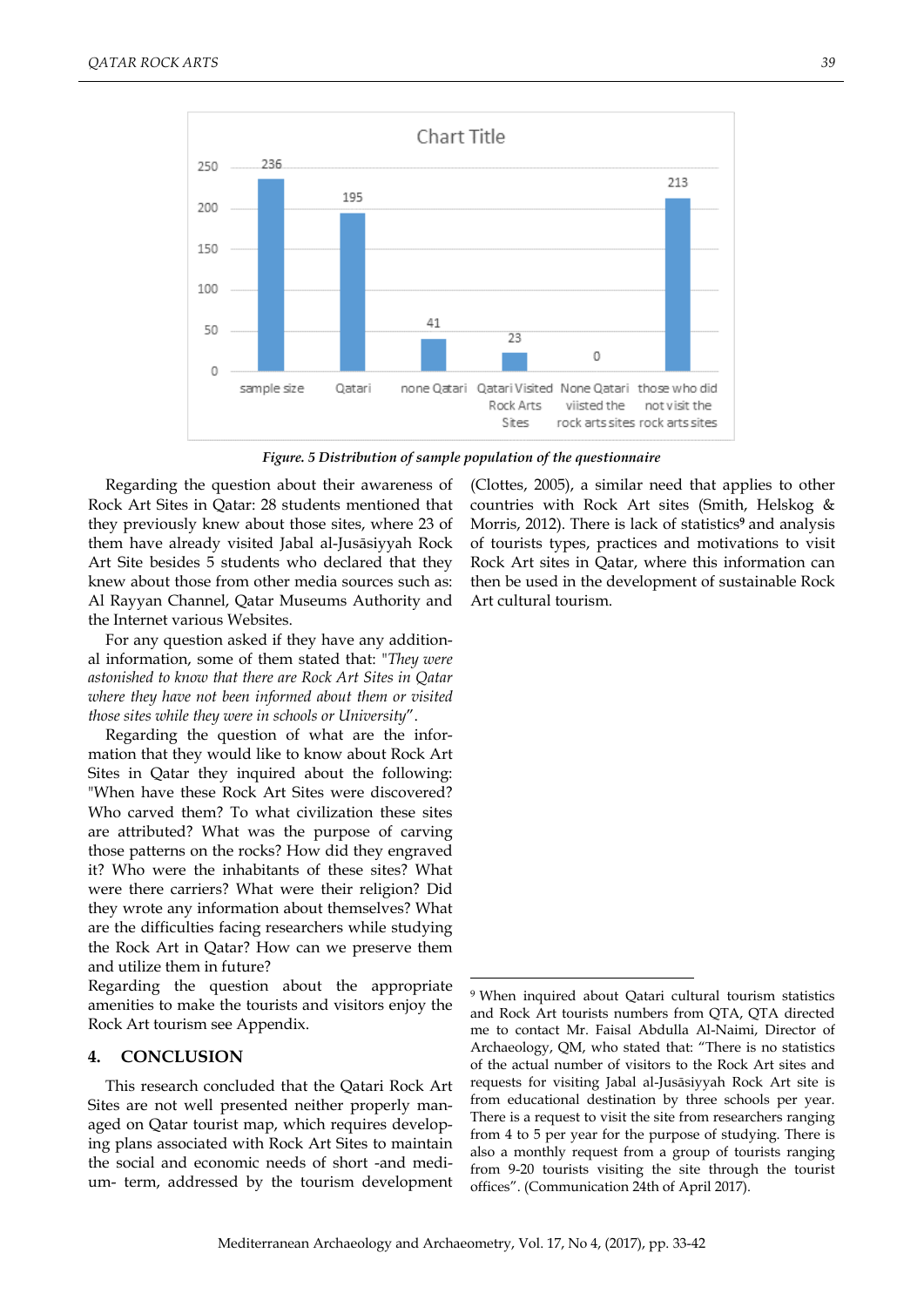# **ACKNOWLEDGEMENTS**

I am thankful to Mr. Ozer Mohamed, Head of Marketing Planning and Marketing Coordinator and Ms. Reiman Mohamed, Qatar Tourism Authority (QTA), for providing me with booklets, brochures. Thanks are extended to Dr. Kaltham Ali Al-Ghanim, Director of the Center for Humanities and Social Sciences, CAS, QU who supported the concept of Interdisciplinary Research continuously. I am also thankful to the undergraduate student Kaltham Nasser Alhanaei, Humanities Department, CAS, QU, for collecting data. I appreciate the help of Archaeologist Dr. Khaled Doaud (Qatar University) for reading the final manuscript, and the constructive comments of the anonymous reviewers.

# **APPENDIX**

#### **PROPOSALS AND NOTES ON PLACING THE ROCK ART SITES ON THE TOURIST MAP OF QATAR**

Rock Art sites is a chance to include them in cultural tourism in Qatar, which would lead to the diversification of income sources, therefore, be compatible with the sustainable development in the State of Qatar. (Güçer, 2004). Kaltham Al-Ghanim argued that "The Qataris will endorse the promotion of cultural tourism if tourism is in line with their customs and also be compatible with the preservation of their traditions but not against. In this case it would be accepted as an opportunity for cultural exchange and economic benefits". (Interview 15th of June 2016).<sup>10</sup> There are number of tourism studies that criticized tourism (Murphy, 1985) because of its negative impact on Rock Art sites, therefore it is necessary to take precautions to reconcile preservation and tourism development. (Deacon, 2006; Stanley-Price, 2000; Yunis, 2006).

The consciousness grown to the bad state of the Rock Art sites in Qatar was highlighted through an earliest study funded by QNRF-UREP award project (Al Abdulla & El-Menshawy, 2009). When visiting Jabal al-Jusāsiyyah and Al Furaihah Rock Art sites, the research team observed that "the Rock Art undergoing human damage caused by carved graffiti on the rocks and natural damage probably affected by climatic changes condition" (www.environment.gov.au). The team voiced their concern that "the Rock Art if not conserved, would be totally damaged" (Soleilhavoup, 1993; Soleilhavoup, 1994). Al-Kholaifi<sup>11</sup> mentioned that "it is difficult to move such Rock Art from its location, therefore, the State of Qatar might think of building a transparent glass panels on such Rock Art sites", thus, preserving it as heritage sites which can attack cultural tourism to Qatar. (Al-Kholaifi, 2000; Giavarini & Domus, 2001).

This current study recommends the following issues to be implemented.

- 1. Supporting research and documentation works (e.g. their chronological frame, digital storage, networking these with ancient nearby settlements, social context etc).
- 2. Introducing Rock Art sites through Qatar tourism authority and make it visible in their programs, advertising brochures and manuals distributed to tourists and visitors, besides placing documentary films about these Rock Art sites on their website.
- 3. Link Rock Art sites with infrastructure and plan educational trips (Duval & Smith, 2013; Dragovich, 1995; Brown et al., 2003; Fernandes, 2004)
- 4. Conduct an advertisement program targeting school and university students as part of local tourism.<sup>12</sup>
- 5. Provide infrastructure services next to the Rock Art sites and introduce items at selling points. (Fig. 6).



*Figure 6. Characteristic motives from postal office of Qatar (after Scott, 2008)*

- 6. Provide trained tourist guide with a wide knowledge of the history of Qatar to be able to explain and provide analysis to such Rock Art and to respond to tourist questions (El-Menshawy, 2016).
- 7. Add Jabal al-Jusāsiyyah unique archaeological Rock Art site in Qatar to Al UNESCO World Heritage list parallel to Al-zubarah site at Qatar and Hail Province Rock Art site in Saudi Arabia-- because of their historical and tourist importance (Al-Najjar et *al*., 2011).

<u>.</u>

<sup>10</sup> An Interview with Dr. Kaltham Al-Ghanim, Director of the Center for Human and Social Studies, University of Qatar, June 15, 2016, Center for Human and Social Studies CHSS.

<sup>11</sup> Al-Kholaifi (http://archive.al-watan.com/viewnews.aspx?d=20140417&cat=culture1&pge=3).

<sup>&</sup>lt;sup>12</sup> For example cooperation with the Ministry of Education to add information about the sites of rock inscriptions in textbooks.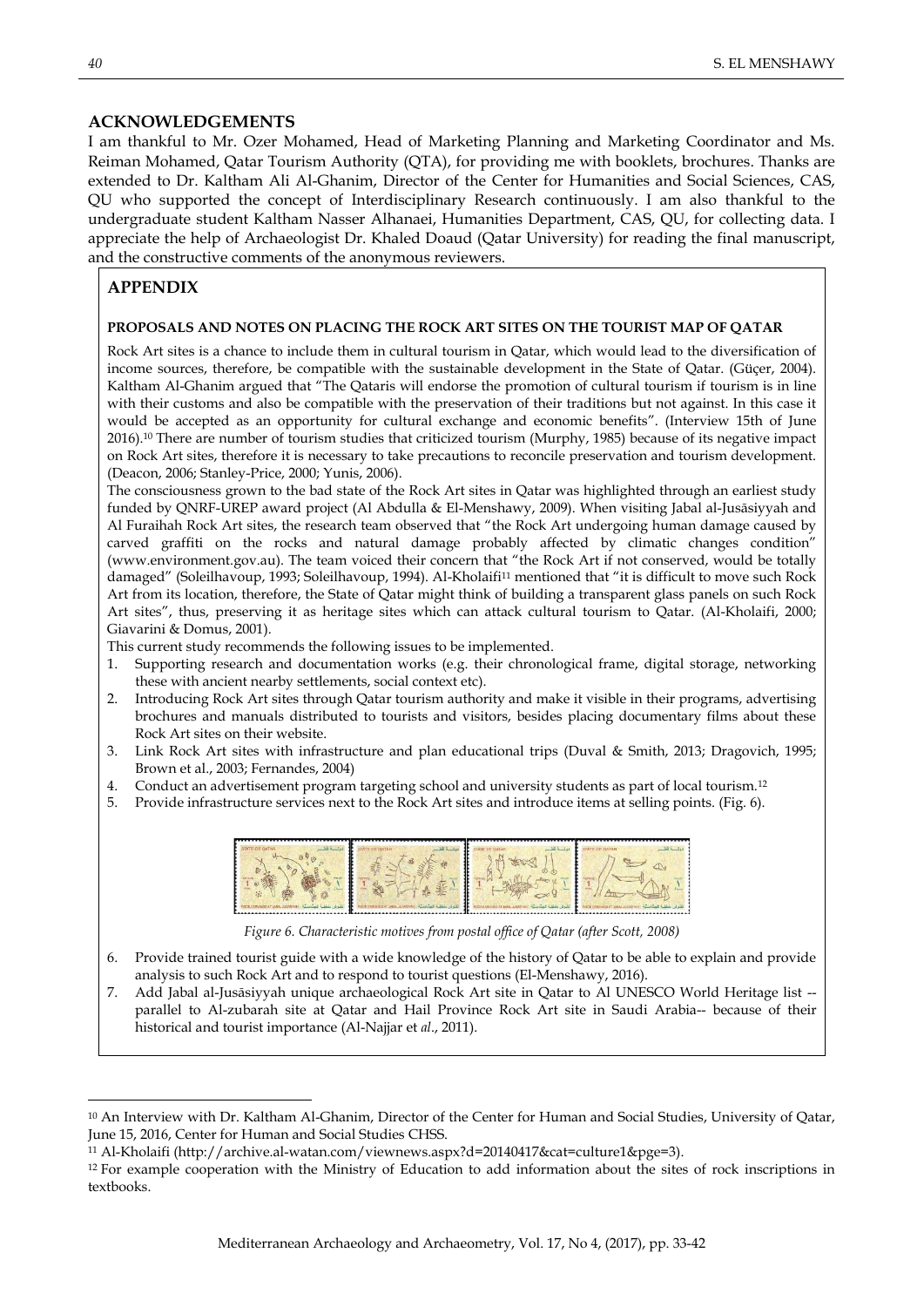#### **REFERENCES**

- Al-Najjar, A. et *al*. (2011) *Al Zubara Archaeological Site, Volume I: Nomination File Nomination Document for the Inscription on the UNESCO World Heritage List*. State of Qatar.
- Anteel, A. (1980) *Fan Taswiq Alssiahati*. In Arabic, the Egyptian General Book Authority, Cairo.
- Al-Abdulla, Y. and El-Menshawy, S. (2010) Qatar in antiquities: A guide to archaeological sites in Qatar", final report submitted to QRNF-UREP .
- Al-Kholaifi, M, J. (2000) *Almawaqie Alatharyt Altturath Almiemari Almatahif fi Qatar*. In Arabic. Doha.
- Al-Rouby, N. (1987) *Alttakhtit Alssiahi*. In Arabic, University Culture Institution, Alexandria.
- Badawi, F. (1984) Dirasat ean Alnnuqush Alssakhriat fi Qatar. In Arabic, *Annual of the Faculty of Humanities and Social Sciences*, Qatar University, Vol. 7, pp. 78-91.
- Badawi, F. (1982) Ancient Rock Reliefs in Qatar. *Arrayan*, Vol. 6, pp. 60-65.
- Bibby, G. (1964) Arabian Gulf Archaeology. *Kuml*, pp. 104-160.
- Brown, R., Flinders, C., Swartz, J. & Wilkinson, R. (2003) Visitor books: A tool for planning and evaluating visitor management at rock art sites. *Rock Art Research,* Vol. 20, No. 1, pp. 41-47.
- Clarke, C. (1975) The Rock Art of Oman 1975. *JOS* Vol.1, pp. 113-122.
- Clottes, J. (2005) Rock art and the public. In: Deacon, J. (ed.) *The Future of Africa's Past: Proceedings of the 2004 TARA Rock Art Conference Nairobi*, pp. 18-24. Nairobi: Trust for African Rock Art.
- De Cardi, B. (ed.). (1973) *Qatar Archaeological Report Excavation*. Oxford.
- De Ceuninck, G. (1998) Les Petroglyphes du Fujairah Emirates Arabes Unis. *ABIEL II New Research on the Arabian Peninsula Arabia and Its Neighbors Essays on Prehistorical and Historical Developments*, pp. 33- 46.
- Deacon, J. (2006) Rock Art Conservation and Tourism. *Journal of Archaeological Method and Theory*, Vol. 13, No. 4, pp. 379-399.
- Dragovich, D. (1995) Site management and the visitor book, Mootwin gee. In: Ward, G.K. & Ward, L.A. (eds*) Management of Rock Imagery*, pp. 103-106. Melbourne: Occasional AURA Publication 9.
- Duval, M. & Smith, B.W. (2013) Rock art tourism in the uKhahlamba/ Drakensberg World Heritage Site: obstacles to the development of sustainable tourism. *Journal of Sustainable Tourism*, Vol. 21, No. 1, pp. 134-153.
- Duval, M. and Smith, B. W. (2014) Seeking Sustainable Rock Art Tourism: the Example of the Maloti-Drakensberg Park World Heritage Site. *The South African Archaeological Bulletin*, Vol. 69, No. 199, pp. 34-48.
- El-Menshawy, S. (2016) Effective Rapport in Tourist Guiding (Interpretation of Themes), *Journal of Socialomics*, Vol. 5, Issue 3, pp. 1-5.
- El-Sheikh, H. and Abdel-Fattah, M. (2002). *Al'iirshad Alssiahi Bayn Alnnazriat Walttatbiq*. In Arabic, Dar al-Maarefah Algamee, Alexandria.
- Facey, W. (1987) The boat carvings at Jabal Jassasiyah, N.E. Qatar. *Proceedings of the Seminar for Arabian Studies*, Vol. 17, pp. 199–222.
- Fernandes, A.P.B. (2004) Visitor management and the preservation of rock art. Two case studies of open air rock art sites in north eastern Portugal: Coa valley and Mazouco. *Conservation and Management of Archaeological Sites*, Vol. 6, pp. 95-111.
- Fernandes, A.P.B. (2007) The conservation programme of the Coa Valley. archaeological park: philosophy, objectives and action. *Conservation and Management of Archaeological*, Vol. 9, No. 2, pp. 71-96.
- Glob, P. (1956) Reconnaissance in Qatar. *Kuml*, pp. 199- 202.
- Glob, P. (1957) Prehistoric Discoveries in Qatar. *Kuml*, pp. 167-178.
- Gillespie, F. (2006). *Discovering Qatar*. France, 2006.
- Giavarini, C. and Domus A. (2001) The Conservation Project. *Journal of Cultural Heritage*, Vol.1, Issue 3, pp. 217-228.
- GüÇer, E. (2004) Archaeology and Urban Planning: A Consensus between Conservation and Development. *A Dissertation Submitted to the Graduate School, City and Regional Planning department*. İzmir Institute of technology, İzmir, Turkey.
- Hassiba, R. et *al*., (2012) Determining the age of Qatari Jabal Jassasiyah petroglyphs. *QScience Connect* Vol. 4, pp. 1-16.
- Haerinck, E. (1988) Petroglyphs at Sinadil in the Hajjar mountains (Southeast Arabia). *ABIEL II New Research on the Arabian Peninsula Arabia and Its Neighbours Essays on Prehistorical and Historical Developments* , pp. 79-83.